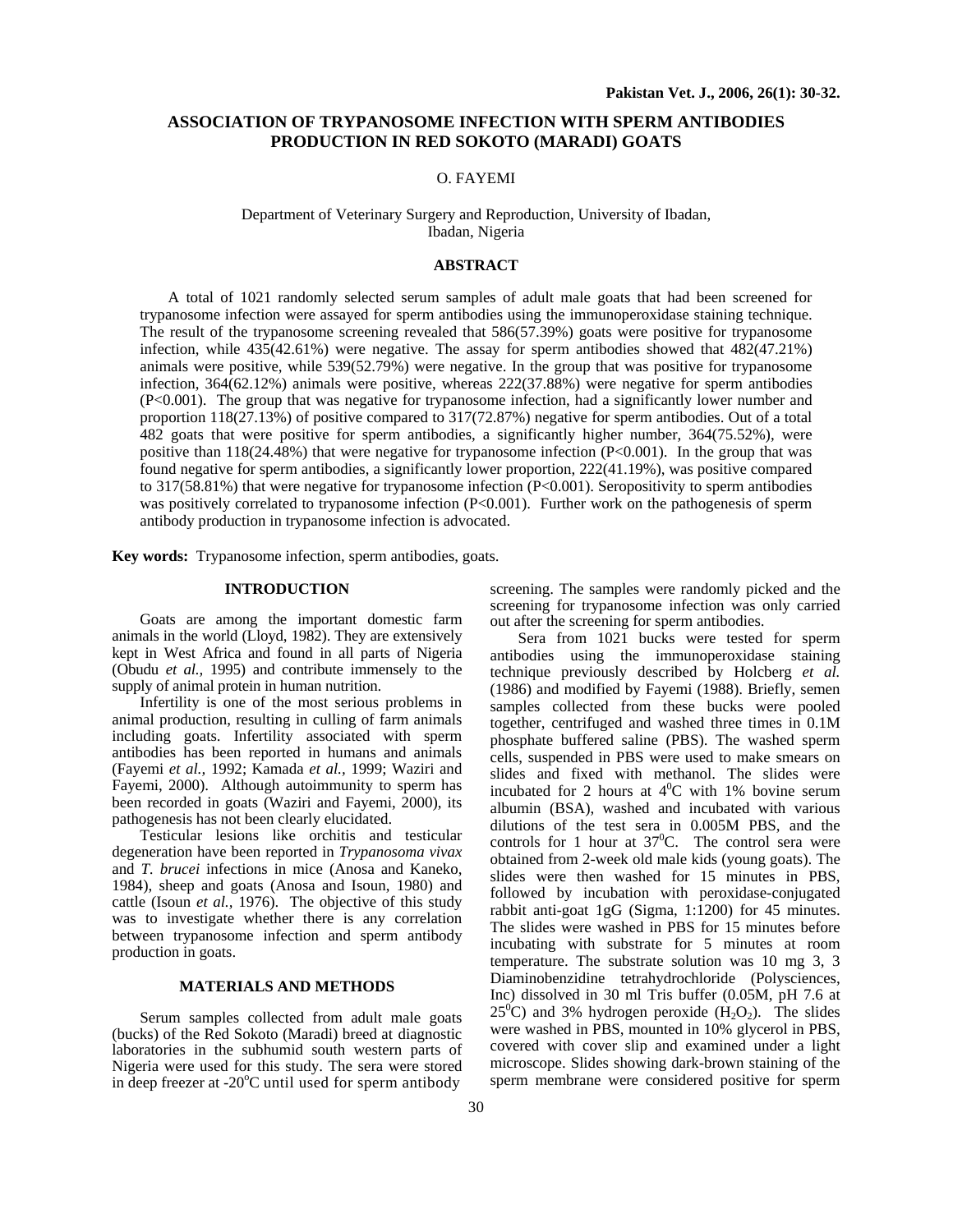antibodies. The results of the trypanosome screening were compared to the results of the sperm antibody assay.

#### **Statistical analysis**

The results of the trypanosome screening test and sperm antibody assay were analysed by the logistic regression analysis, using the Panacea package, University of Minnesota, USA (Steel and Torrie, 1990).

#### **RESULTS**

In this study, 1021 serum samples were screened for trypanosome infection and sperm antibodies. Of the 1021 goats, 586(57.39%) were positive for trypanosome infection, while  $435(42.62%)$  samples were negative. The sperm antibody assay showed that 482(47.21%) samples were positive, while 539(52.79%) were negative. Out of the 586 goats that were positive for trypanosome infection, 364(62.12%) were positive for sperm antibodies compared to 222(37.88%) that were negative, whereas in the group of 435 goats that was negative for trypanosome infection, 118(27.13%) were positive for sperm antibodies compared to  $317(72.87%)$  that were negative. In the group that were positive for sperm antibodies (482 goats),  $364(75.52\%)$  were positive for trypanosome infection compared to 118(24.48%) that were negative. Out of 539 goats that were negative for sperm antibodies, 222(41.19%) were positive for trypanosome infection compared to 317(58.81%) that were negative.

These results show that the proportion of goats positive for trypanosome infection was significantly higher than those negative  $(P<0.01)$  and the proportion of goats that were positive for sperm antibodies was lower than those negative (P<0.05). In the group positive for trypanosome infection, the proportion of goats that were positive for sperm antibodies was significantly higher than those negative for these antibodies (P<0.001). The animals that were negative for trypanosome infection had significantly lower proportion positive for sperm antibodies (P<0.001). In the group that were positive for sperm antibodies, a significantly higher proportion was positive for trypanosome infection compared to those negative for the infection  $(P<0.001)$ . In contrast in the animals negative for sperm antibodies, significantly lower proportion was positive for trypanosome infection than those negative (P<0.001). Seropositivity to sperm antibodies was significantly correlated to trypanosome infection (P<0.001).

#### **DISCUSSION**

Results of the present study show that a significantly higher proportion of goats screened were positive for trypanosome infection. This is not unexpected in an environment where the disease is enzootic. The difference in proportion was not deliberate because the results of the trypanosome

screening were not obtained until after the sperm antibodies screening was conducted.

A significantly higher proportion of goats positive for trypanosome infection were seropositive for sperm antibodies (P< 0.001) and there were significantly more negative cases among those that were negative for trypanosomosis ( $P < 0.001$ ). This was confirmed by the fact that there was a significant correlation between trypanosome infection and sperm antibody production (P<0.001). This correlation was also evident from the results in the group that was positive for sperm antibodies, where a significantly higher proportion had trypanosome infection compared to those that were not showing trypanosome in the blood  $(P<0.001)$ . Also goats that were negative for sperm antibodies had significantly lower proportion carrying the trypanosomes infection in the blood (P< 0.001).

Sperm cells are highly immunogenic and express numerous sperm-specific antigens that first appear at puberty and can stimulate both auto–and allo-immune responses, leading to immunological infertility (Millette and Bellve, 1977). Since in the later stages of meiosis and subsequent spermiation, sperms are isolated within the lumen of the seminiferous tubules by a blood-testis barrier produced by the tight junctions between Sertoli cells (Tung, 1980), they are not normally exposed to the immune system**.** This blood-testis-barrier can be disrupted by genital infections (Witkin and Toth, 1983) and, therefore, predisposes to sperm antibody formation.

Trypanosome infections, especially *T. congolense* and *T. vivax,* have been shown to be associated with testicular lesions viz severe degeneration, necrosis and focal calcification of the seminiferous tubules in rams (Edeghere and Falope, 1985). *Trypanosoma vivax* caused testicular degeneration, testicular atrophy and total disappearance of spermatozoa in very severe cases in rams, goats (Anosa and Isoun, 1980) and bulls (Isoun *et al*., 1976). These testicular lesions can lead to disruption of the blood-testis-barrier, resulting in production of sperm antibodies.

The presence of sperm antibodies in animals that did not show infection with trypanosomes in the blood may be a result of damage due to other infections. It is also possible that these animals were infected with trypanosomes in the past but did not carry the organisms in the blood at the time of screening. According to Ikede and Akpavie (1982), damage done to the reproductive organs of *T. brucei* infected male rabbits within two to three weeks of infection was only partially resolved four to five months after the elimination of the parasites by chemotherapy.

Sperm antibodies have been associated with infertility in human and animals (Menge *et al.,* 1982; Fayemi *et al.*, 1992; Clarke *et al.,* 1995; Kamada *et al.,* 1999; Waziri and Fayemi, 2000;) and their consideration in infertility investigation has become important. Since this study has demonstrated a possible correlation of serum sperm antibodies with trypanosome infection, further work on the